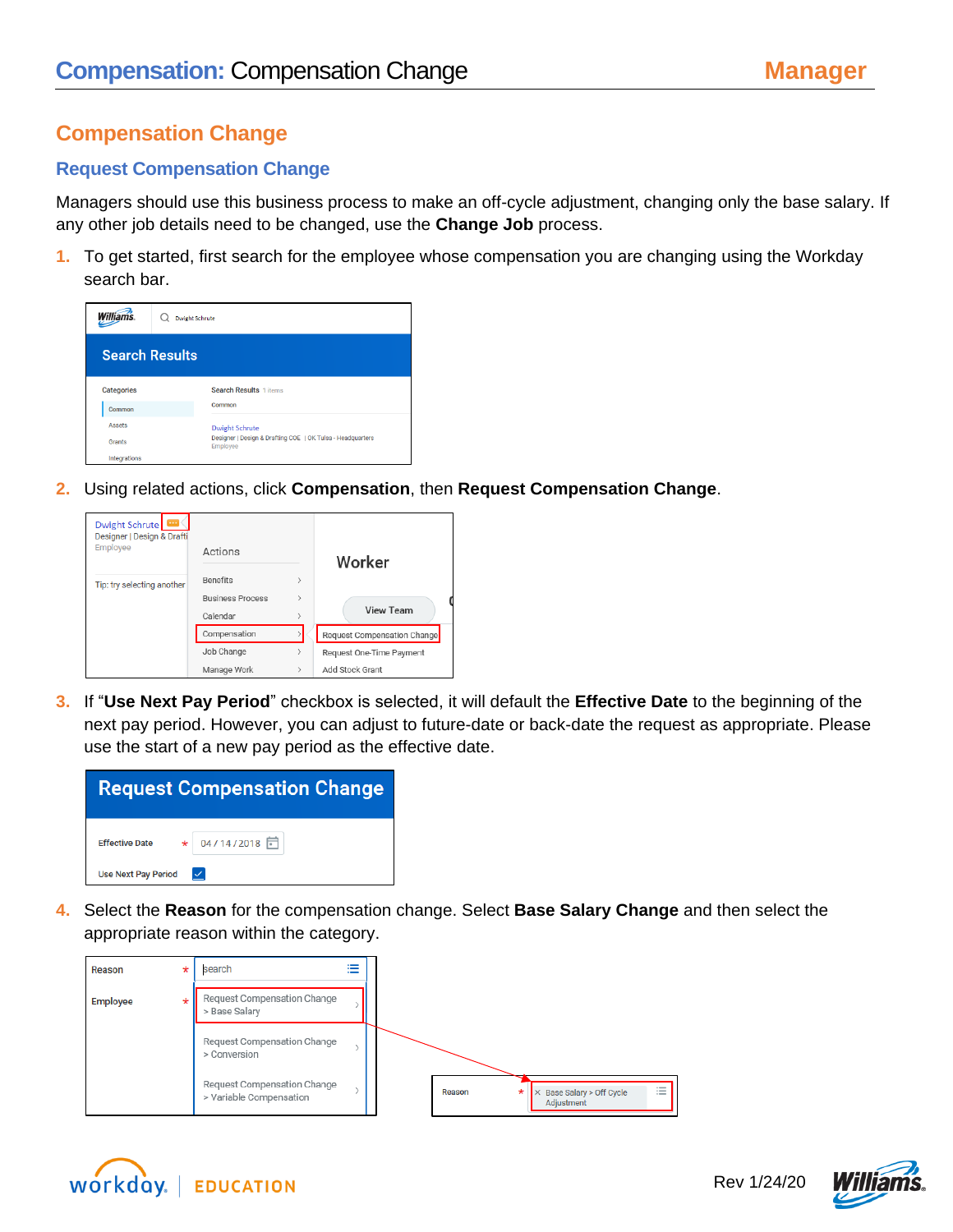- **5.** The **Employee** will default to the employee you have already selected, though you can adjust if needed.
- **6.** Click **OK** to continue.
- **7.** Effective **Date** and **Reason** fields will auto-fill based on your responses on the previous page.

| <b>Effective Date &amp; Reason</b>                                         |  |  |
|----------------------------------------------------------------------------|--|--|
| <b>Effective Date</b><br>07/07/2018                                        |  |  |
| <b>Use Next Pay Period</b><br>Yes                                          |  |  |
| Reason<br>Request Compensation Change > Base Salary > Off Cycle Adjustment |  |  |

**8.** \***Optional Field** - Select the **Employee Visibility Date** to enter a date. If you decide to enter a visibility date, the employee will not see changes until the visibility date. The visibility date cannot be prior to the effective date.



- **9.** Use the edit icon **the make changes to the necessary fields.**
- **10.** If you are making changes to the base salary, enter the new salary in the **Amount** field. This will automatically adjust the Amount Change and Percent Change. Alternatively, you may enter the **Amount Change** or **Percent Change**, and the Amount will update automatically.

| <b>Compensation Plan</b>                     | <b>Compensation Plan</b>                     |  |
|----------------------------------------------|----------------------------------------------|--|
| Salary Plan                                  | Salary Plan                                  |  |
|                                              |                                              |  |
|                                              |                                              |  |
| <b>Total Base Pay</b>                        | <b>Total Base Pay</b>                        |  |
| 59,300.00 - 77,100.00 - 94,900.00 USD Annual | 59,300.00 - 77,100.00 - 94,900.00 USD Annual |  |
|                                              |                                              |  |
| Amount *                                     | Amount $\star$                               |  |
|                                              |                                              |  |
| 70,000.00                                    | 72,500.00                                    |  |
|                                              |                                              |  |
| <b>Amount Change</b>                         |                                              |  |
|                                              | <b>Amount Change</b>                         |  |
| 0.00                                         | 2,500.00                                     |  |
|                                              |                                              |  |
|                                              |                                              |  |
| <b>Percent Change</b>                        | <b>Percent Change</b>                        |  |
| $\pmb{0}$                                    | 3.57                                         |  |
|                                              |                                              |  |
|                                              |                                              |  |
| Currency *                                   | Currency $\star$                             |  |
| 洼<br>$\times$ USD                            |                                              |  |
|                                              | 洼<br>$\times$ USD                            |  |
|                                              |                                              |  |
| Frequency *                                  |                                              |  |
|                                              | Frequency *                                  |  |
| ≡<br>$\times$ Annual                         | $\equiv$<br>$\times$ Annual                  |  |
|                                              |                                              |  |

- **11.** Do not make changes to the **Allowance** or **Bonus** fields.
- **12.** Click  $\leq$  to save your changes.
- **13.** Click **Submit**, then **Done** to route the change for HRBP approval.
- **14.** Once fully approved, you will notice an inbox item in your **Archive**. You can use this item to track the progress of the compensation change.